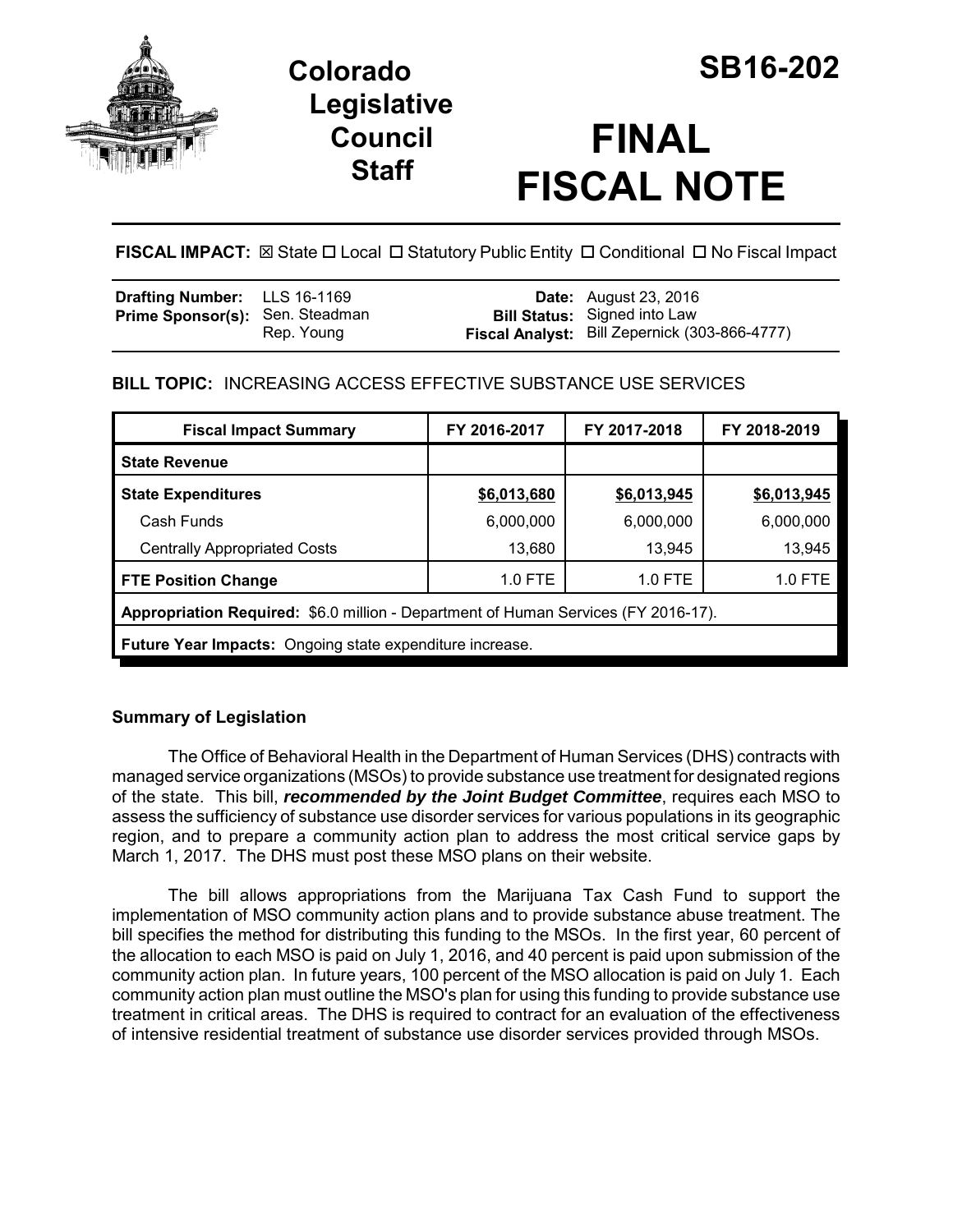August 23, 2016

#### **State Expenditures**

Based on the appropriation included in the bill, expenditures in the Department of Human Services will increase by \$6.0 million per year beginning in FY 2016-17. The fiscal note assumes this level of funding about will remain consistent in future years. Table 1 shows the expected use of the funding, including implementation of MSO community action plans, program evaluation, and administrative costs in the DHS.

| Table 1. Expenditures Under SB 16-202              |             |             |             |  |
|----------------------------------------------------|-------------|-------------|-------------|--|
| <b>Cost Components</b>                             | FY 2016-17  | FY 2017-18  | FY 2018-19  |  |
| <b>Personal Services</b>                           | \$65,715    | \$65,715    | \$65,715    |  |
| <b>FTE</b>                                         | 1.0 FTE     | 1.0 FTE     | 1.0 FTE     |  |
| <b>Operating Expenses and Capital Outlay Costs</b> | 5,653       | 950         | 950         |  |
| <b>Evaluation Contractor</b>                       | 105,000     | 155,000     | 80,000      |  |
| <b>MSO Community Action Plan Implementation</b>    | 5,823,632   | 5,778,335   | 5,853,335   |  |
| Centrally Appropriated Costs*                      | 13,680      | 13,945      | 13,945      |  |
| <b>TOTAL</b>                                       | \$6,013,680 | \$6,013,945 | \$6,013,945 |  |

 *\* Centrally appropriated costs are not included in the bill's appropriation.*

*DHS administration.* To manage the new funding to MSOs and the evaluation process, the DHS requires 1.0 FTE at a cost of \$65,715 per year. Standard operating expenses and capital outlay costs are also included for this staff. It is assumed new staff will be hired on July 1, 2016.

*Evaluation contractor.* Costs to evaluate intensive substance use treatment are estimated at \$340,000 over a three-year period. It is assumed the contractor work will run from November 1, 2016, to December 31, 2018. Costs for each year in Table 1 are prorated to reflect this schedule.

*MSO community action plan implementation.* After accounting for the evaluation and administrative costs, the fiscal note estimates that about \$5.8 million in funding will be allocated to MSOs each year for implementation of their community action plans and for providing substance use treatment. If the amount of funding from the Marijuana Tax Cash Fund differs from the amount assumed in the fiscal note, the amount of funding to MSOs will increase or decrease accordingly.

*Department of Health Care Policy and Financing.* The Department of Health Care Policy and Financing (HCPF) is required to collaborate with the evaluation contractor in order to ensure that the analysis is able to provide insight on whether or not Medicaid should provide intensive residential treatment for substance use disorders as a behavioral health benefit. This will increase workload in HCPF by a minimal amount and no change in appropriations is required.

*Centrally appropriated costs.* Pursuant to a Joint Budget Committee policy, certain costs associated with this bill are addressed through the annual budget process and centrally appropriated in the Long Bill or supplemental appropriations bills, rather than in this bill. The centrally appropriated costs subject to this policy are estimated in the fiscal note for informational purposes and summarized in Table 2.